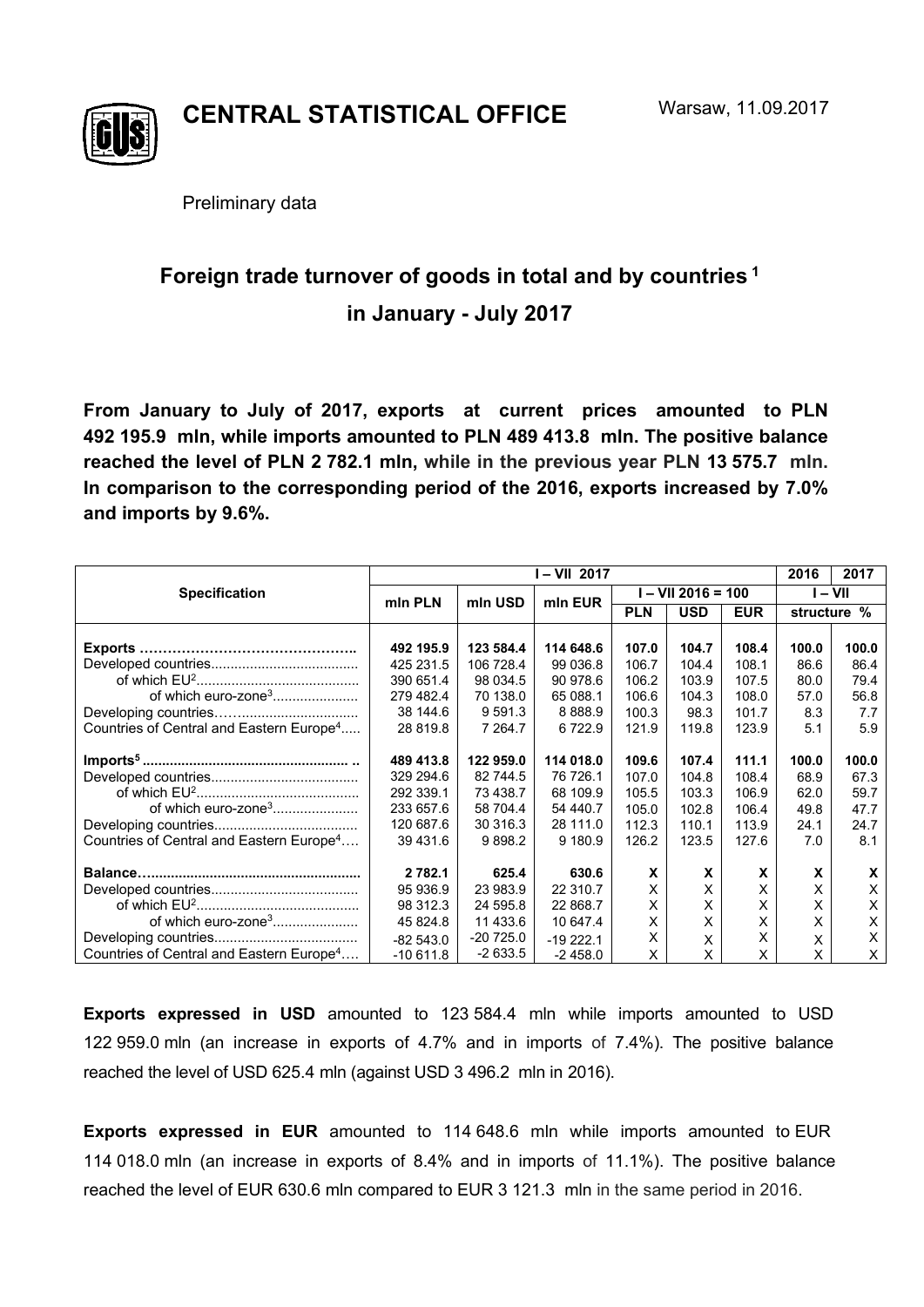| Foreign trade turnover by major countries |  |  |
|-------------------------------------------|--|--|
|-------------------------------------------|--|--|

|                            | l – VII 2017 |             |             |            |                      |            | 2016        | 2017 |  |  |
|----------------------------|--------------|-------------|-------------|------------|----------------------|------------|-------------|------|--|--|
| <b>Specification</b>       |              | mln USD     |             |            | $I - VII 2016 = 100$ | $I - VI$   |             |      |  |  |
|                            | mln PLN      |             | mln EUR     | <b>PLN</b> | <b>USD</b>           | <b>EUR</b> | structure % |      |  |  |
| <b>EXPORTS</b>             |              |             |             |            |                      |            |             |      |  |  |
| 1. Germany                 | 134 029.2    | 33 627.0    | 31 209.9    | 107.0      | 104.7                | 108.3      | 27.2        | 27.2 |  |  |
| 2. United Kingdom          | 31 430.2     | 7881.1      | 7 3 1 6.5   | 103.8      | 101.4                | 105.0      | 6.6         | 6.4  |  |  |
| 3. Czech Republic          | 31 204.6     | 7831.1      | 7 267.8     | 102.7      | 100.5                | 104.0      | 6.6         | 6.3  |  |  |
| 4. France                  | 27 755.8     | 6963.3      | 6463.1      | 103.4      | 101.1                | 104.7      | 5.8         | 5.6  |  |  |
|                            | 24 872.1     | 6 248.1     | 5 7 9 4.4   | 108.3      | 106.0                | 109.7      | 5.0         | 5.1  |  |  |
| 6. Netherlands             | 21 974.5     | 5 509.3     | 5 1 1 5 . 3 | 109.9      | 107.4                | 111.2      | 4.3         | 4.5  |  |  |
| 7. Russia                  | 14 731.9     | 3717.0      | 3 4 3 7 . 7 | 116.7      | 114.9                | 118.7      | 2.7         | 3.0  |  |  |
| 8. United States           | 13 593.3     | 3 4 2 1 . 4 | 3 169.4     | 125.1      | 123.0                | 127.1      | 2.4         | 2.8  |  |  |
|                            | 13 499.5     | 3 3 8 7 .9  | 3 144.3     | 103.1      | 100.9                | 104.4      | 2.8         | 2.7  |  |  |
| 10. Hungary                | 13 117.5     | 3 2 9 2.8   | 3 0 5 5.5   | 108.3      | 106.0                | 109.8      | 2.6         | 2.7  |  |  |
| <b>IMPORTS<sup>5</sup></b> |              |             |             |            |                      |            |             |      |  |  |
| 1. Germany                 | 111 394.2    | 27 984.8    | 25 953.0    | 106.0      | 103.8                | 107.4      | 23.5        | 22.8 |  |  |
|                            | 57 309.3     | 14 388.1    | 13 344.0    | 109.8      | 107.7                | 111.4      | 11.7        | 11.7 |  |  |
|                            | 31 735.1     | 7959.7      | 7 386.1     | 127.0      | 124.1                | 128.3      | 5.6         | 6.5  |  |  |
|                            | 25 604.8     | 6439.5      | 5 968.0     | 98.4       | 96.4                 | 99.7       | 5.8         | 5.2  |  |  |
| 5. France                  | 19 293.5     | 4 846.5     | 4 4 9 4 .6  | 103.8      | 101.7                | 105.2      | 4.2         | 3.9  |  |  |
| 6. Netherlands             | 18 754.1     | 4 709.1     | 4 3 6 9.5   | 111.6      | 109.2                | 113.1      | 3.8         | 3.8  |  |  |
| 7. Czech Republic.         | 17 648.1     | 4 4 28.3    | 4 110.0     | 110.8      | 108.2                | 112.1      | 3.6         | 3.6  |  |  |
| 8. United States           | 14 858.0     | 3 7 5 2.4   | 3467.4      | 117.8      | 116.0                | 119.6      | 2.8         | 3.0  |  |  |
| 9. Belgium                 | 12 988.4     | 3 2 6 2 . 1 | 3 0 2 5 . 2 | 109.8      | 107.5                | 111.3      | 2.6         | 2.7  |  |  |
| 10. United Kingdom         | 11 512.1     | 2891.6      | 2 681.4     | 99.0       | 97.0                 | 100.3      | 2.6         | 2.4  |  |  |

## Imports by country of consignment<sup>6</sup> in total and by groups of countries<sup>1</sup>

|                                                     |             | 2016      | 2017       |                    |            |            |             |       |
|-----------------------------------------------------|-------------|-----------|------------|--------------------|------------|------------|-------------|-------|
| <b>Specification</b>                                | min PLN     | mln USD   | min EUR    | l – VII 2016 = 100 |            |            | I – VII     |       |
|                                                     |             |           |            | <b>PLN</b>         | <b>USD</b> | <b>EUR</b> | structure % |       |
|                                                     |             |           |            |                    |            |            |             |       |
|                                                     | 489 413.8   | 122 959.0 | 114 018.0  | 109.6              | 107.4      | 111.1      | 100.0       | 100.0 |
| Developed countries                                 | 371 389.3   | 93 312.0  | 86 529.0   | 107.0              | 104.8      | 108.5      | 77.7        | 75.9  |
|                                                     | 347 010.3   | 87 161.1  | 80 841.9   | 106.3              | 104.1      | 107.7      | 73.1        | 70.9  |
| of which euro-zone <sup>3</sup>                     | 281 654.0   | 70 750.6  | 65 617.9   | 106.3              | 104.1      | 107.7      | 59.3        | 57.5  |
|                                                     | 77 894.4    | 19 577.3  | 18 147.6   | 115.8              | 113.6      | 117.5      | 15.1        | 15.9  |
| Countries of Central and Easter Europe <sup>4</sup> | 40 130.1    | 10 069.7  | 9 3 4 1 .4 | 124.3              | 121.5      | 125.7      | 7.2         | 8.2   |
|                                                     | 2 7 8 2 . 1 | 625.4     | 630.6      | X                  | X          | X          | X           | X     |
|                                                     | 53 842.2    | 13416.4   | 12 507.8   |                    | X          |            | X           | Х     |
|                                                     | 43 641.1    | 10 873.4  | 10 136.7   | Χ                  | X          | Χ          | X           | X     |
| of which euro-zone <sup>3</sup>                     | $-2,171.6$  | $-612.6$  | $-529.8$   | X                  | X          | x          | х           | X     |
|                                                     | $-39749.8$  | -9 986.0  | $-9258.7$  | x                  | X          | Χ          | x           | x     |
| Countries of Central and Easter Europe <sup>4</sup> | $-11310.3$  | $-2805.0$ | $-2618.5$  |                    | X          | x          | x           | X     |